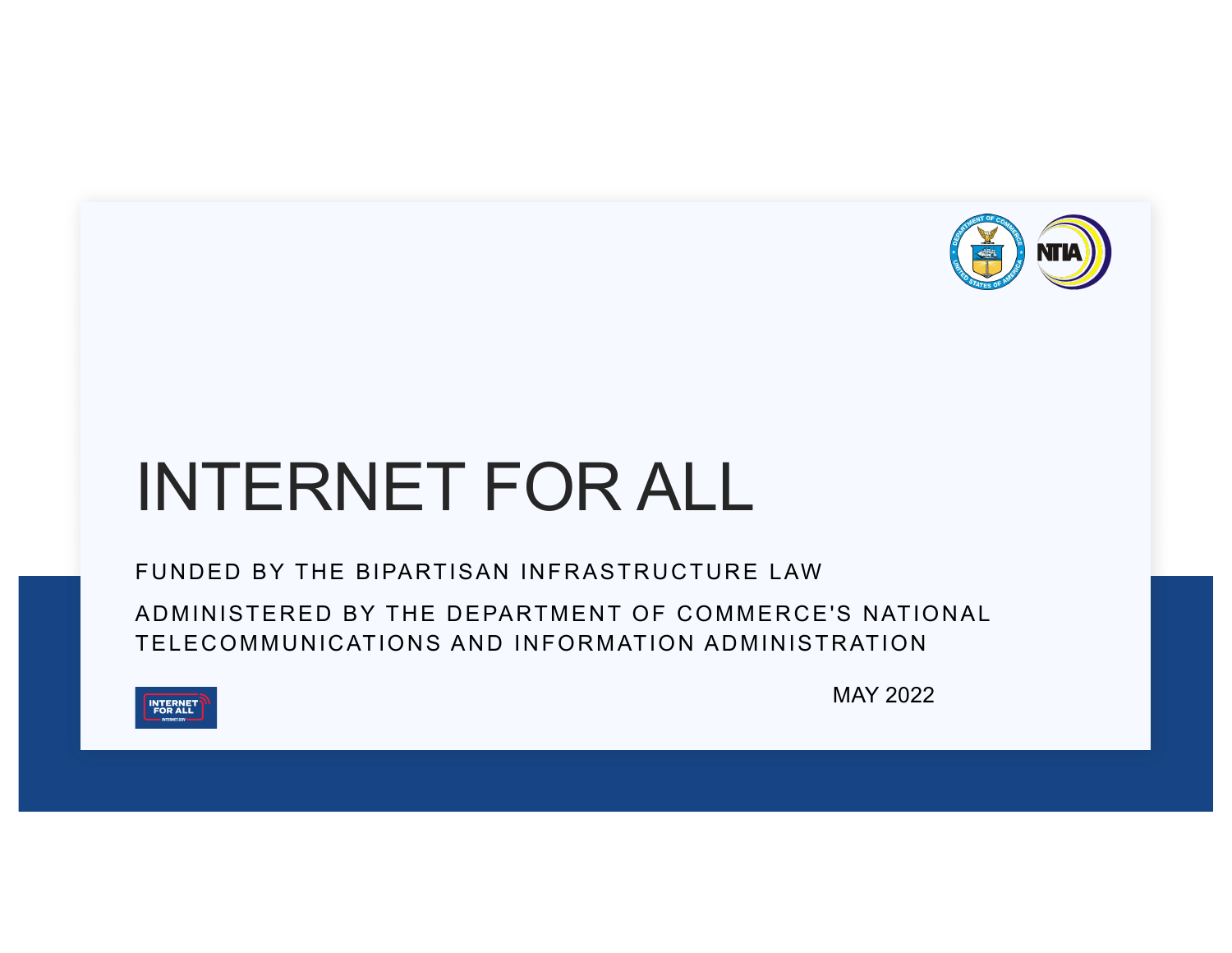"We'll make sure every single, every single, American has access to high-quality, affordable, high-speed Internet," Biden said during his speech. "When I say affordable, I mean it. Americans pay too much for Internet service. We're going to drive down the price for families who have service now and make it easier for families who don't have affordable service to be able to get it now."

-PRESIDENT JOE BIDEN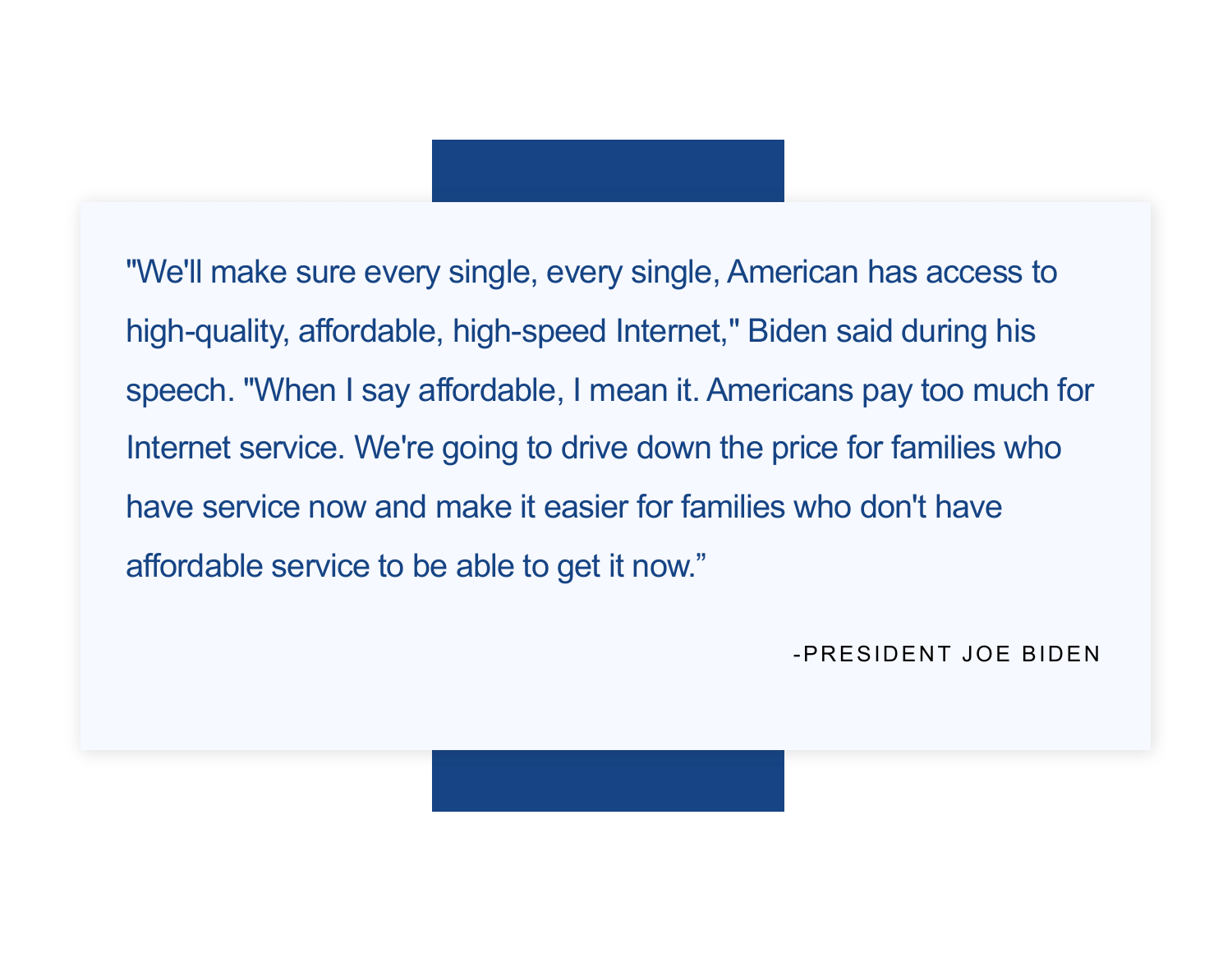

### The Bipartisan Infrastructure Law is a once-in-a-generation investment in infrastructure and competitiveness

### **Bipartisan Infrastructure Law**

- Otherwise known as the Infrastructure Investment and Jobs Act, a \$1.2T bill passed by Congress and signed into law by President Biden on November 15, 2021
- Largest ever investments in high-speed Internet, rail and transit, clean energy, and water
- Allocated funding to over 350 distinct programs across more than a dozen federal departments and agencies
- Deliver clean water to all families and eliminate the nation's lead service lines
- Ensure every American has access to affordable, reliable, high-speed Internet
- Repair and rebuild roads and bridges
- Improve transportation options and reduce greenhouse emissions
- Upgrade our nation's airports and ports to strengthen our supply chains
- Make the largest investment in passenger rail since Amtrak's creation
- Build a national network of electric vehicle chargers

This historic legislation will:

- Upgrade power infrastructure to deliver clean, reliable energy
- Make infrastructure resilient against the impacts of climate change, cyberattacks, and extreme weather events
- Deliver the largest investment in tackling legacy pollution in US history

#### Please s[ee Build.go](https://www.build.gov/)v for more details on the Bipartisan Infrastructure Law

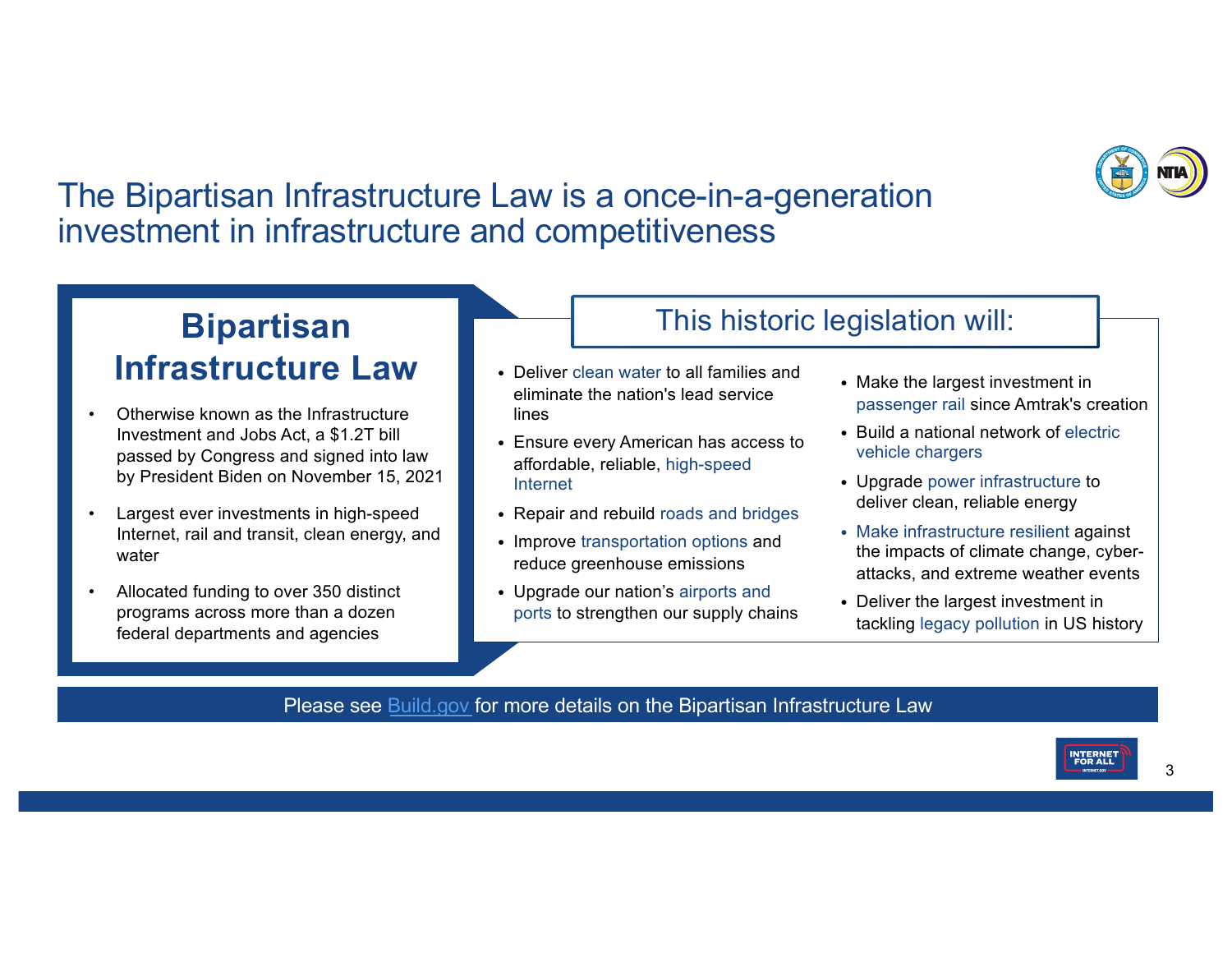

### The Bipartisan Infrastructure Law invests ~\$65B to ensure everyone in America has access to high-speed Internet

Goal is to build infrastructure that provides reliable high-speed Internet **access** to all Americans **for today and tomorrow…**

**FUTURE** 

 $\overline{\mathbf{S}}$ 

...with a focus on making highspeed Internet **affordable** and **reliable** so **everyone** can participate in the economy...

... and providing the resources needed to **equitably** expand the adoption and use of the Internet so **everyone** can experience the benefits.

### **Bipartisan Infrastructure Law invests roughly \$65B into high-speed internet efforts through 7 federal programs:**

Administered by National Telecommunications and Information Administration (NTIA)

- Broadband Equity, Access, and Deployment (BEAD) Program (\$42.45B)
- Digital Equity Planning, Capacity, and Competitive Grants (\$2.75B)
- Tribal Broadband Connectivity Program (\$2.00B)
- Middle Mile Broadband Infrastructure Program (\$1.0B)

#### Administered by other federal agencies

- Affordable Connectivity Program (\$14.2B)
- Rural Broadband Programs at the Department of Agriculture (\$2.0B)
- Private Activity Bonds (\$0.6B)

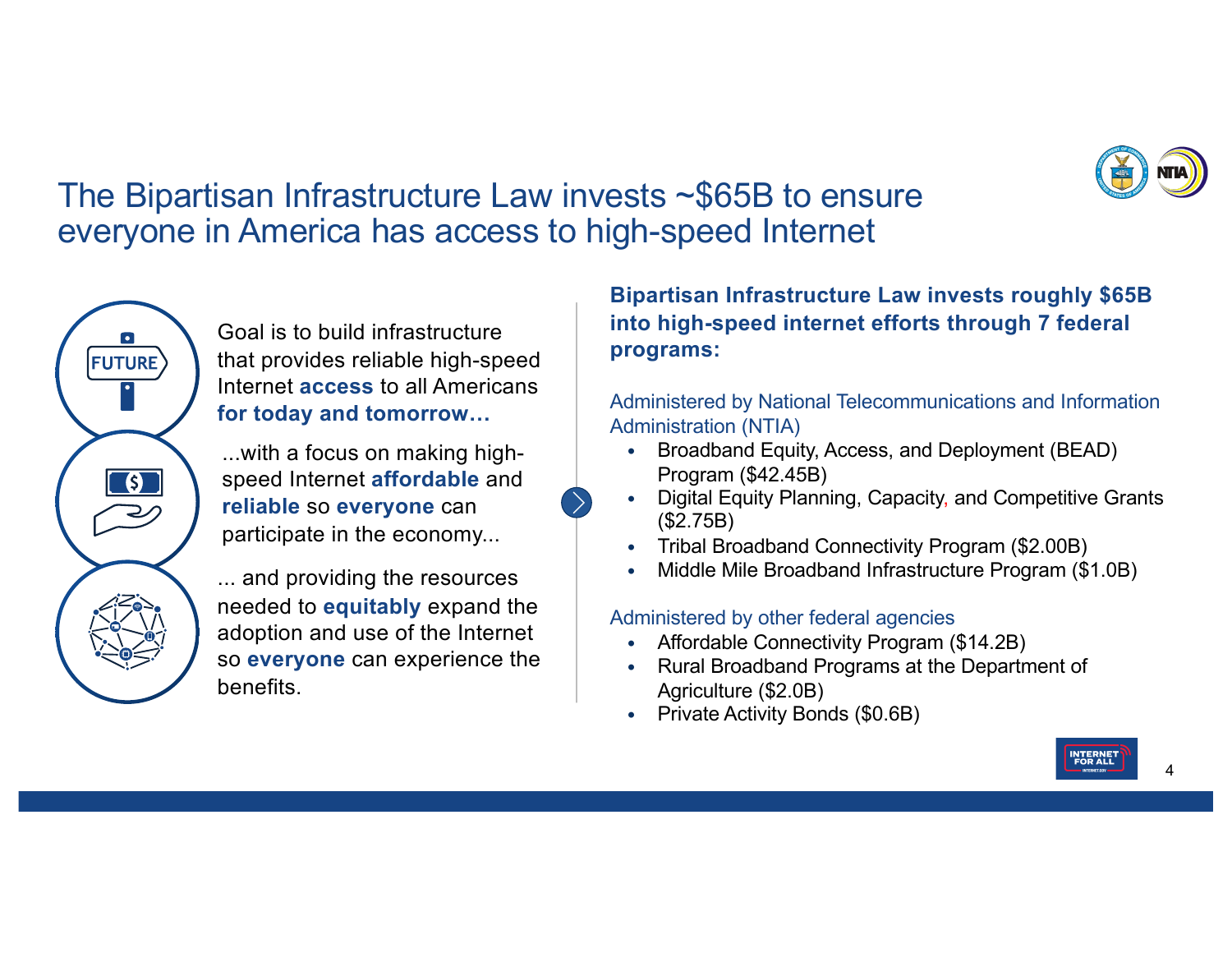

## High-speed internet helps individuals and our country

These are some of the ways that high-speed internet has transformed our world:



#### **Maximizing savings for education**

The internet is not a luxury, it's a necessity. Students are asked to utilize internet to complete homework assignments, do research, apply to college or trade schools. Students who don't have access in their home are left out and left behind.



#### **Stimulating growth in the economy**

By connecting the workplace, we can better connect businesses to consumers. New markets can increase sales and create jobs. High-speed internet helps American businesses compete for talent and business in the global marketplace.



#### **Lowering costs for health**

Telehealth reduces hospital visits and cuts down hospital stay time. Hospitals with high-speed internet save money because they have lower administration costs. By offering telehealth, they save money while improving patient access.



#### **Strengthening ties in our community**

High-speed internet connects us to services we need. It helps first responders save lives, lets us connect with our elected officials, and it strengthens our ties to our neighbors. One in four Americans get online alerts about local issues, and one in five use digital tools to stay in touch with their community.

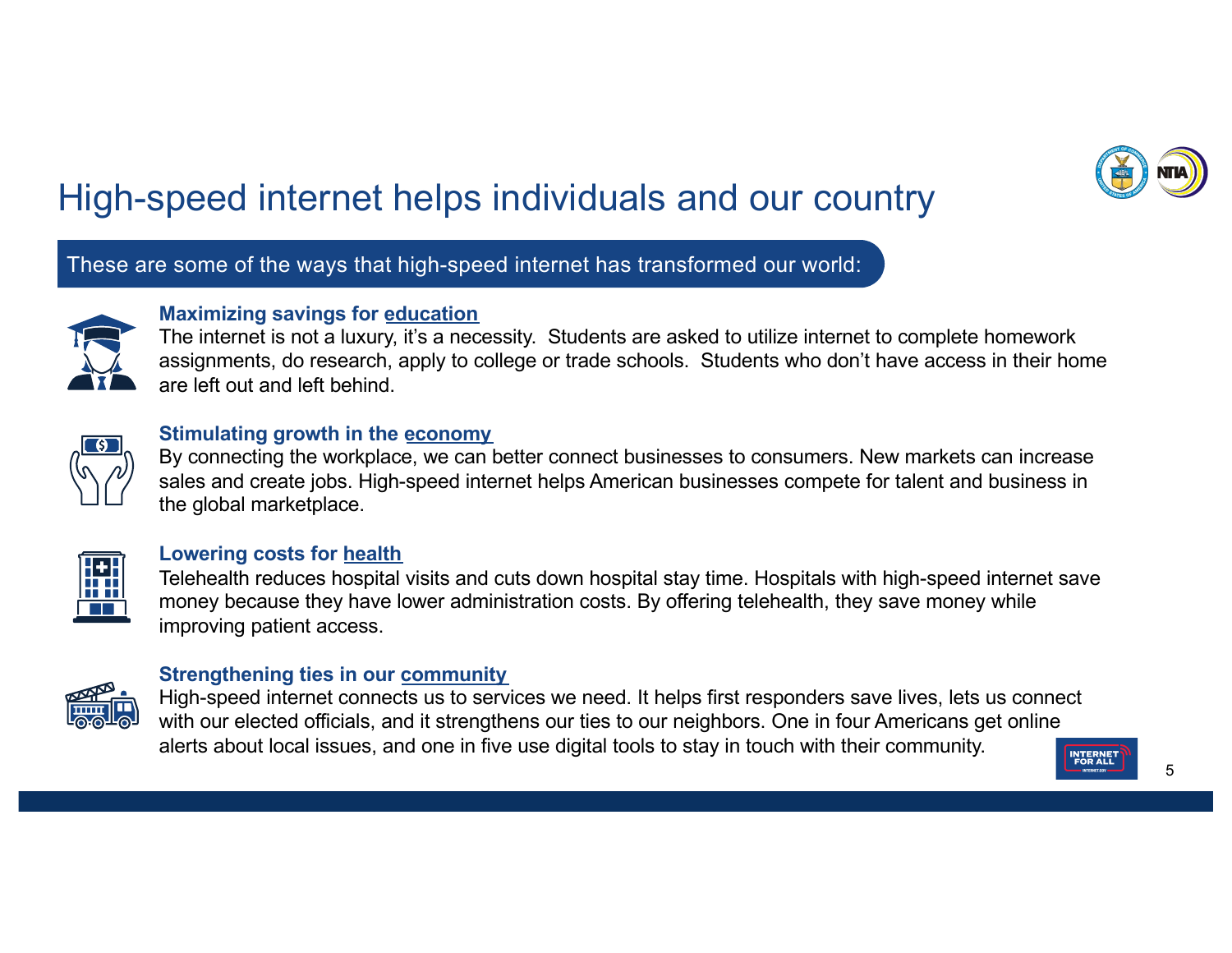

Affordable, reliable, high-speed Internet has remained elusive for too long

**The "digital divide" refers to the gap between those who have access to high-speed Internet and those who have limited or no access, driven by three key barriers**

| <b>Access</b>                                                                                                                        | <b>Affordability</b>                                                                            | ੇ<br>$\cdots$<br><b>Adoption and Digital Literacy</b>                                                           |
|--------------------------------------------------------------------------------------------------------------------------------------|-------------------------------------------------------------------------------------------------|-----------------------------------------------------------------------------------------------------------------|
| Many Americans live in areas that<br>are not covered by high-speed<br>Internet service providers or where<br>service is not reliable | Many American households cannot<br>afford to pay for the costs of devices<br>or monthly service | Many Americans are not aware of<br>available service offers or lack the<br>digital skills to participate online |

This gap is particularly acute for communities of color, Tribal nations, lower-income areas, and both urban and rural communities

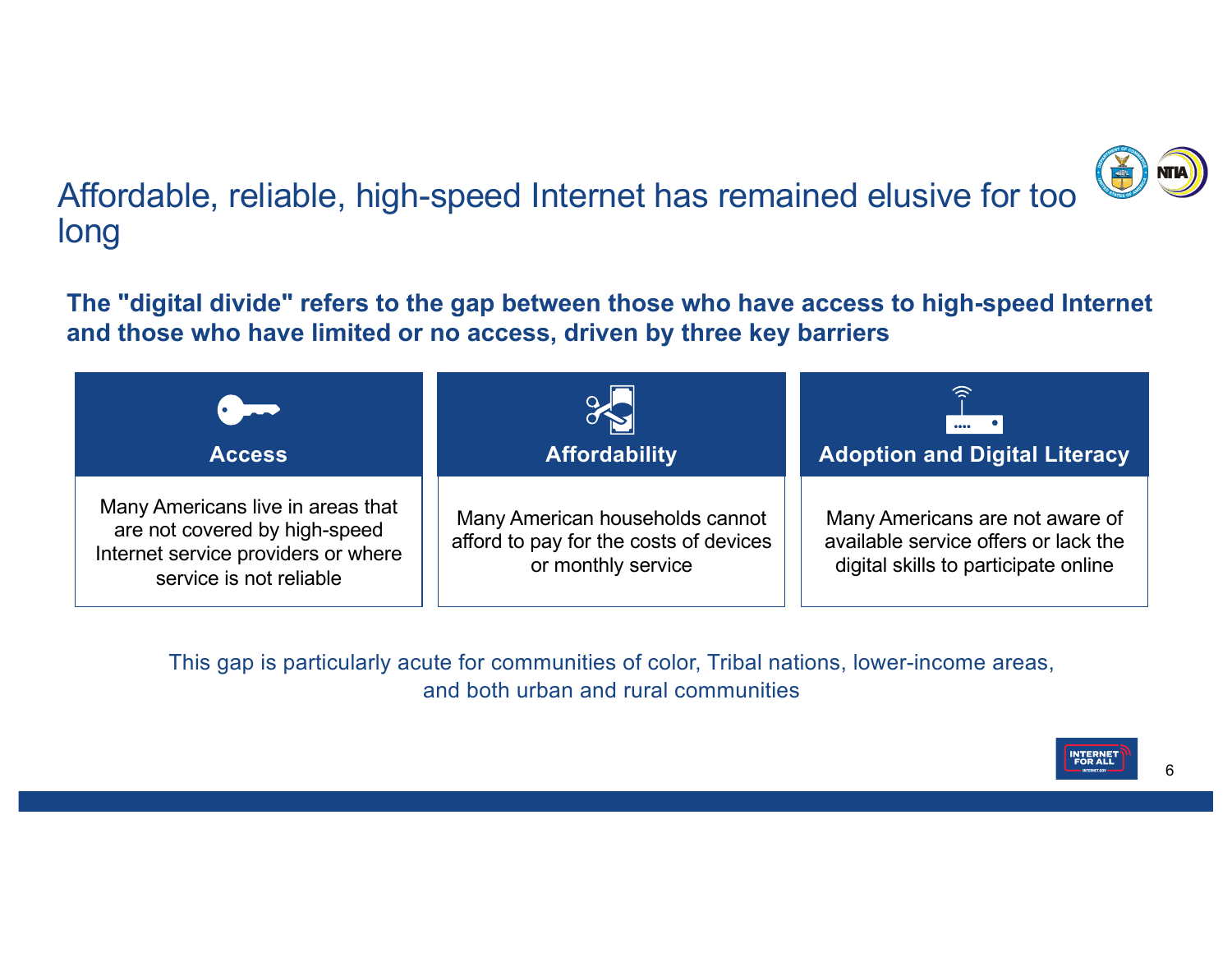Americans require a range of Internet tools and services to maximize the benefits of high-speed Internet access





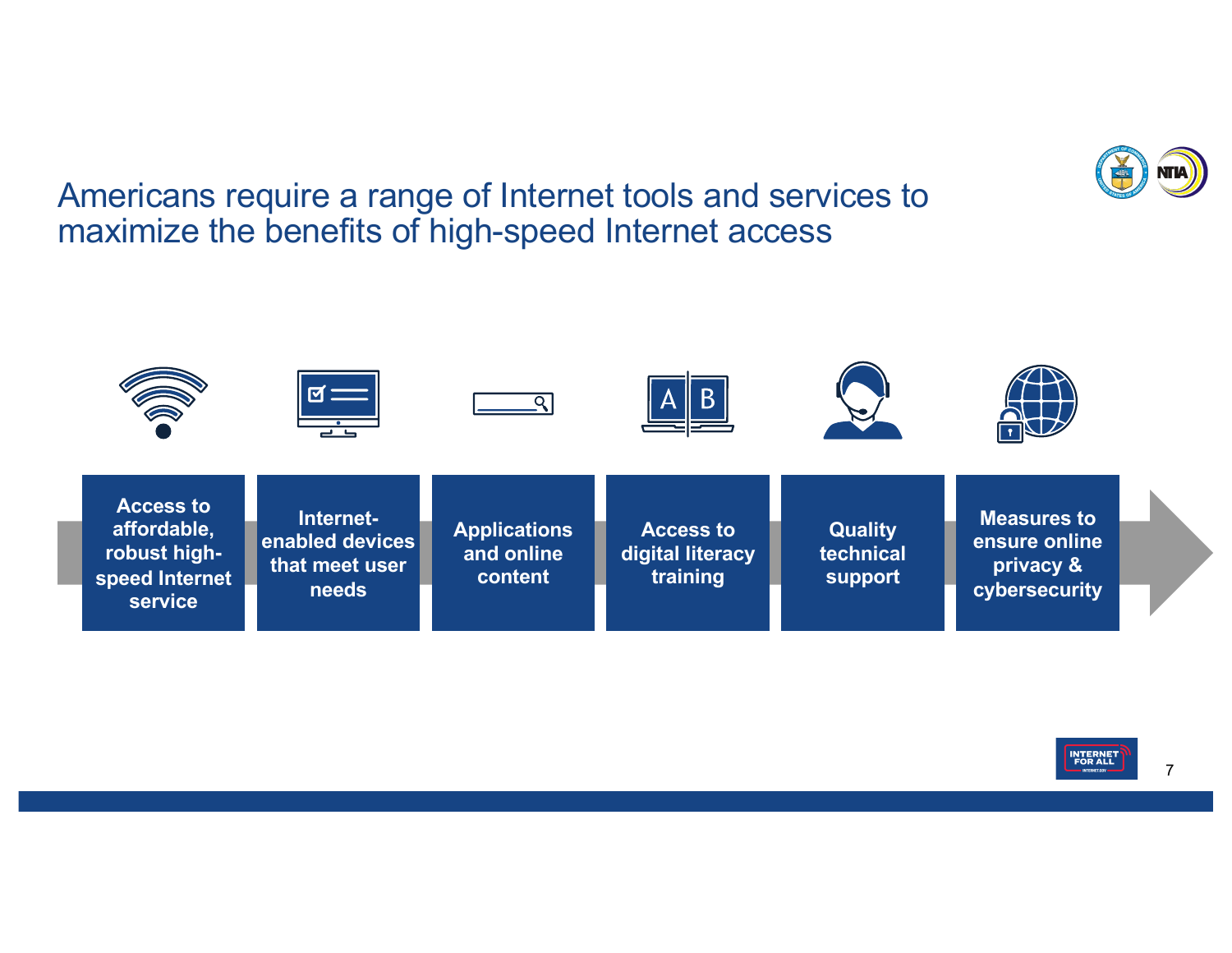High-speed Internet gives people freedom to live, work, and learn what they want, when they want, where they want

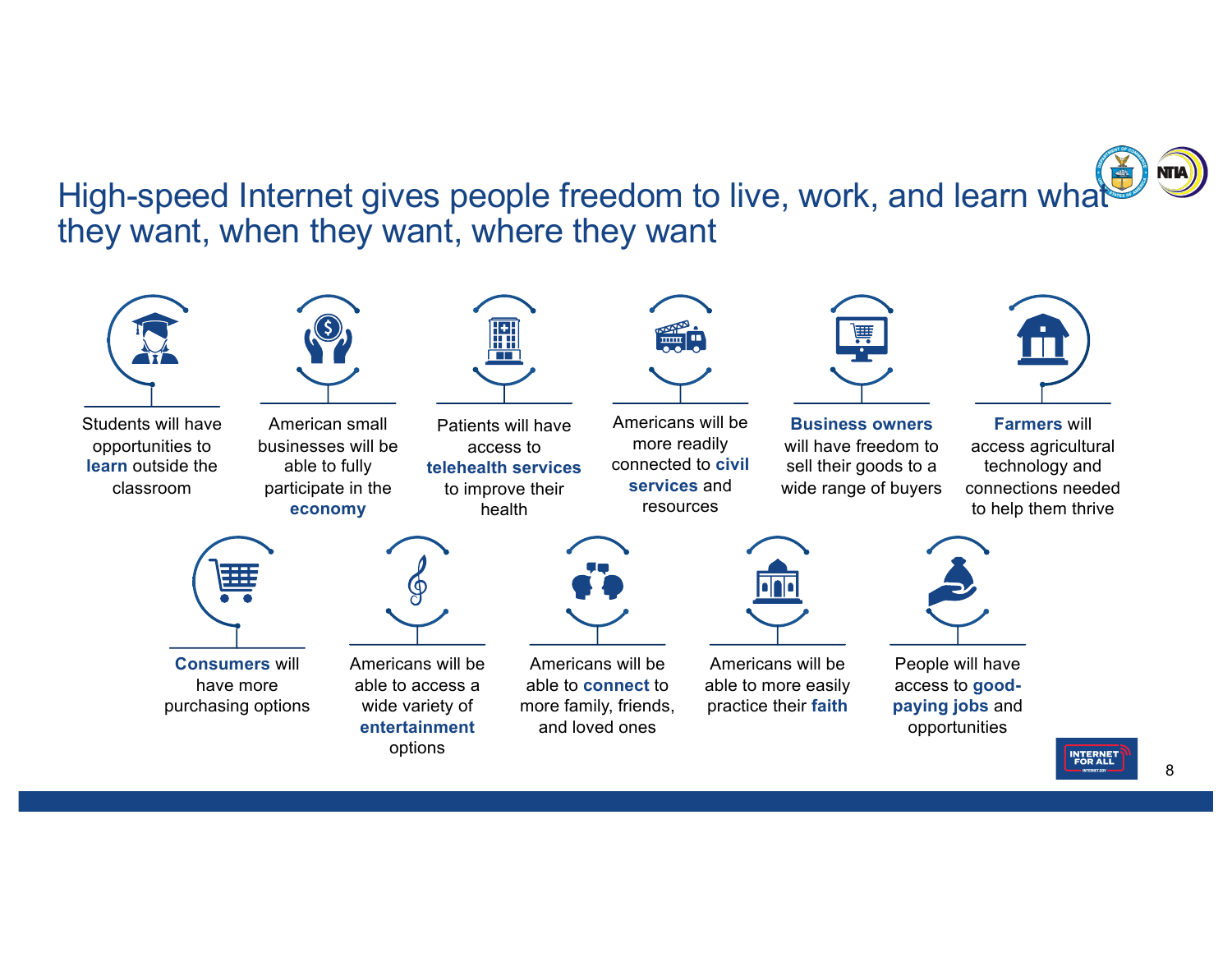

### NTIA will administer ~\$48B through four programs that drive highspeed internet access, affordability, and adoption

|                                                                                                 |                                                                                                | NTIA will administer ~\$48B of funding from the Bipartisan Infrastructure Law     |                                                                                           | FCC to administer \$14.2B                                                                         |
|-------------------------------------------------------------------------------------------------|------------------------------------------------------------------------------------------------|-----------------------------------------------------------------------------------|-------------------------------------------------------------------------------------------|---------------------------------------------------------------------------------------------------|
| <b>BEAD</b>                                                                                     | <b>DIGITAL</b><br><b>EQUITY</b>                                                                | <b>TRIBAL</b>                                                                     | <b>MIDDLE</b><br><b>MILE</b>                                                              | For Affordable Connectivity<br>Program, which replaced the<br>EBB program                         |
|                                                                                                 |                                                                                                | <b>\$2.00B</b>                                                                    |                                                                                           |                                                                                                   |
| \$42.45B                                                                                        | <b>\$2.75B</b>                                                                                 |                                                                                   | \$1.00B                                                                                   | <b>USDA to administer \$2.0B</b>                                                                  |
| <b>Broadband Equity,</b><br><b>Access &amp; Deployment</b>                                      | <b>Digital Equity Act</b>                                                                      | <b>Tribal Connectivity</b><br><b>Technical Amendments</b>                         | <b>Enabling Middle Mile</b><br><b>Broadband</b>                                           | Via the Rural Utilities Service                                                                   |
| <b>Program</b>                                                                                  | Three programs that                                                                            |                                                                                   | <b>Infrastructure</b>                                                                     |                                                                                                   |
| A program to get all<br>Americans online by                                                     | provide funding to<br>promote digital inclusion<br>and advance equity for                      | A program to help tribal<br>communities expand high-<br>speed internet access and | A program to expand<br>middle mile                                                        | <b>Private Activity Bonds \$0.6B</b>                                                              |
| funding partnerships<br>between states or<br>territories, communities,<br>and stakeholders to   | all. They aim to ensure<br>that all communities can<br>access and use<br>affordable, reliable, | adoption on tribal lands.                                                         | infrastructure, to reduce<br>the cost of connecting<br>unserved and<br>underserved areas. | Authorizes State and local<br>governments to use private<br>activity bonds for rural<br>broadband |
| build infrastructure<br>where we need it to and<br>increase adoption of<br>high-speed internet. | high-speed internet to<br>meet their needs and<br>improve their lives.                         |                                                                                   |                                                                                           | <b>INTERNET</b><br><b>FOR ALL</b><br>9<br>INTERNET CO                                             |
|                                                                                                 |                                                                                                |                                                                                   |                                                                                           |                                                                                                   |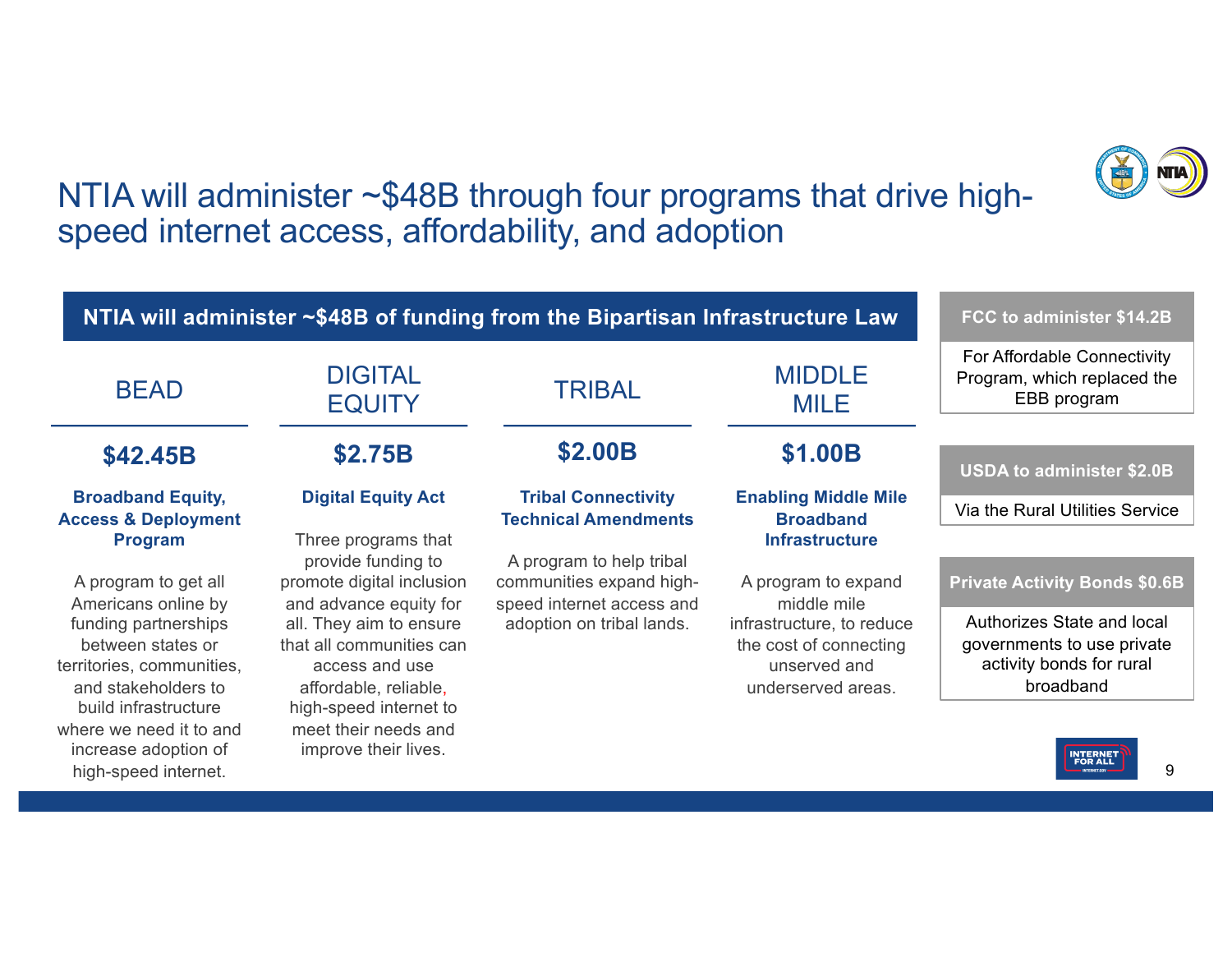

### BEAD program will provide ~\$42.45B for infrastructure planning and implementation

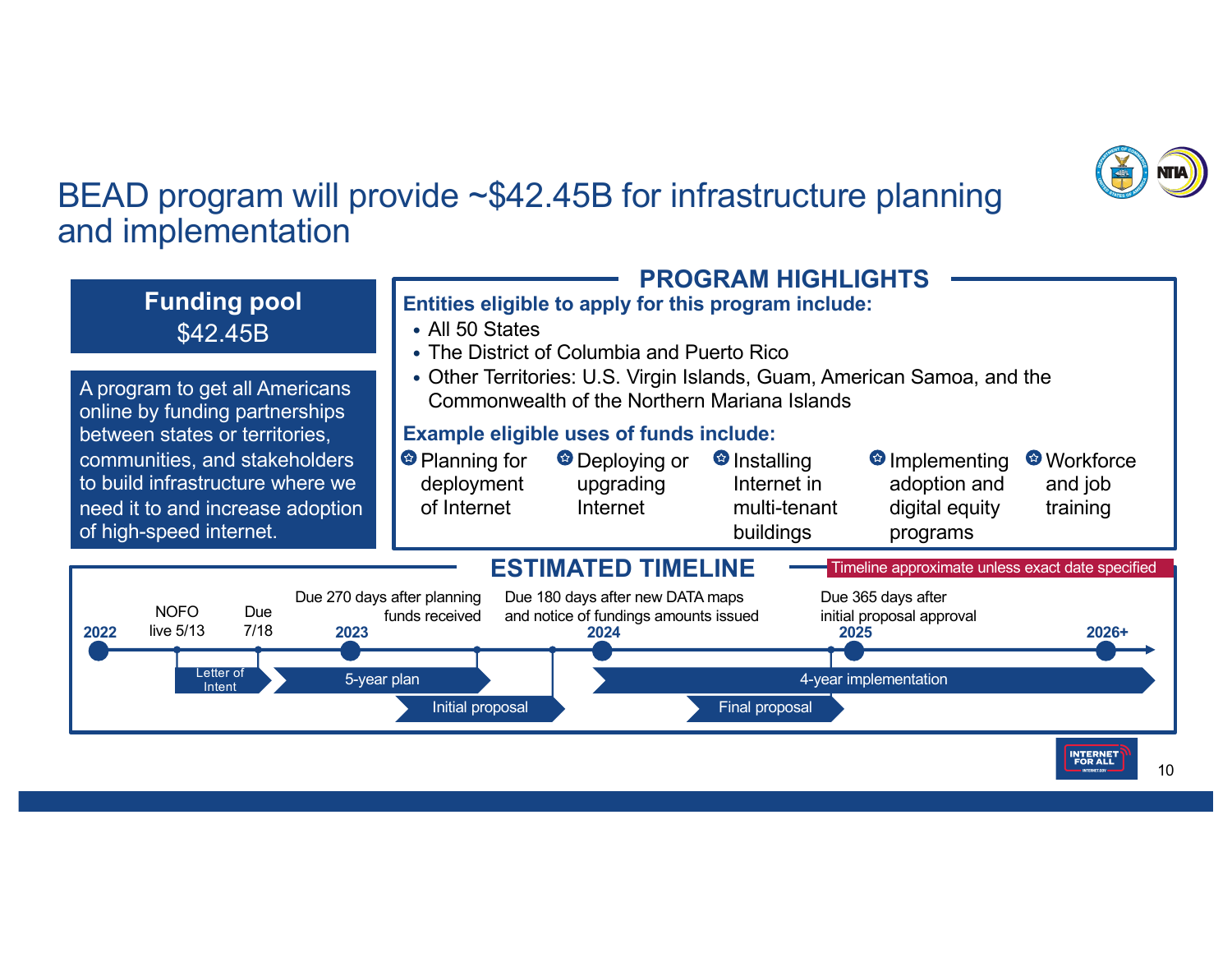

### Digital Equity Act created three programs to promote digital equity and inclusion

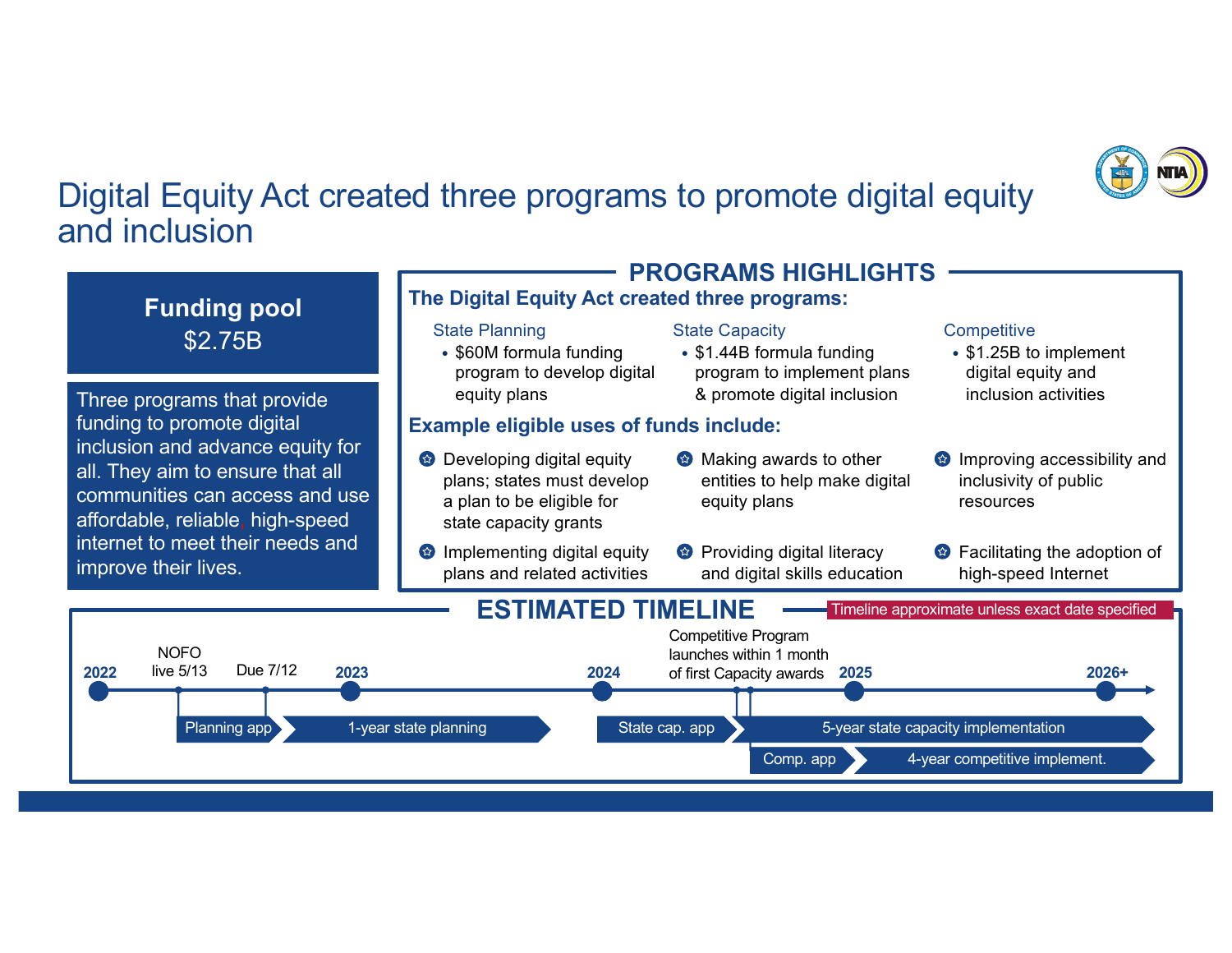

### Technical amendments and new funding will strengthen current Tribal Broadband Connectivity Program



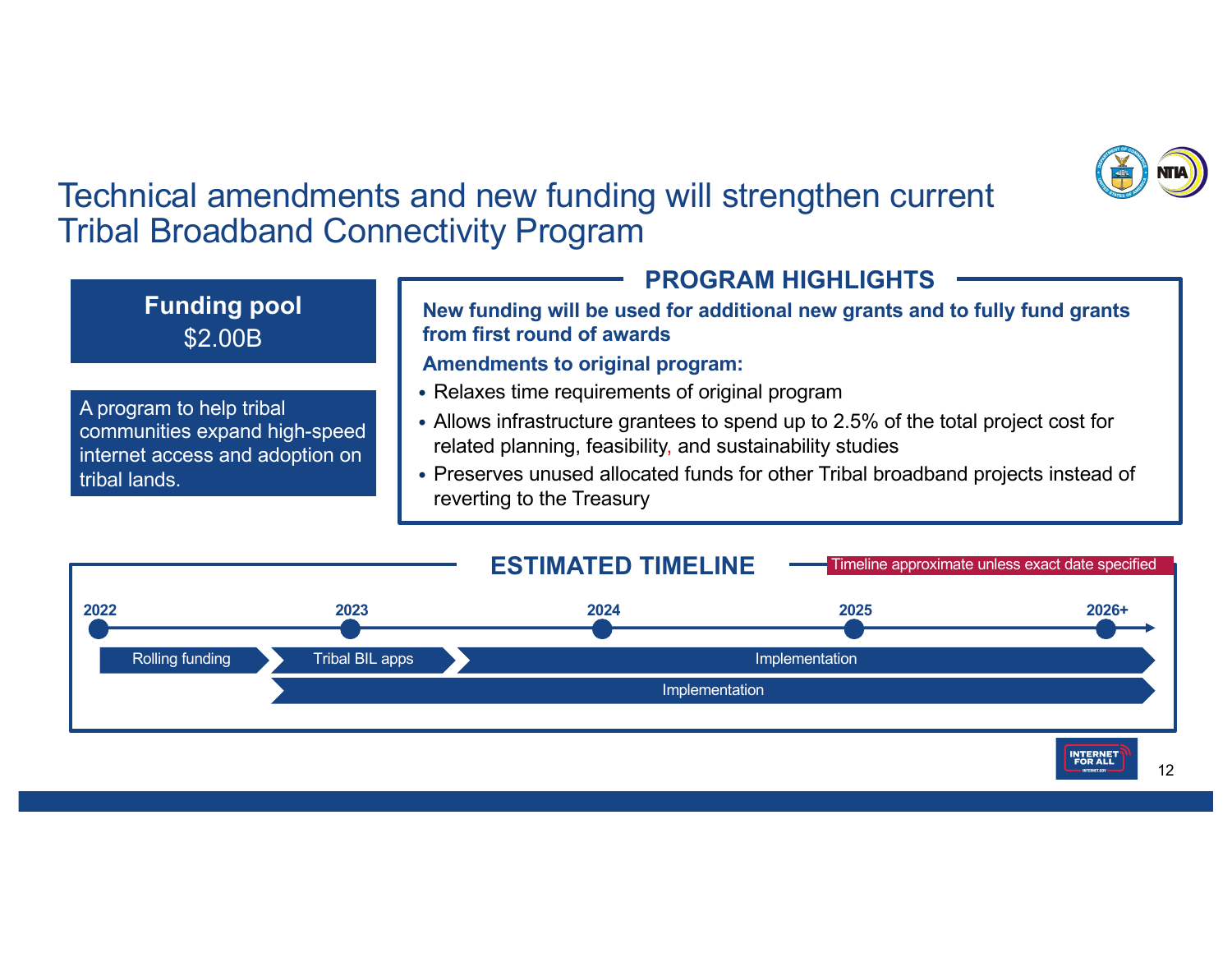

### Middle Mile Grant Program will invest in the construction, improvement or acquisition of middle mile infrastructure

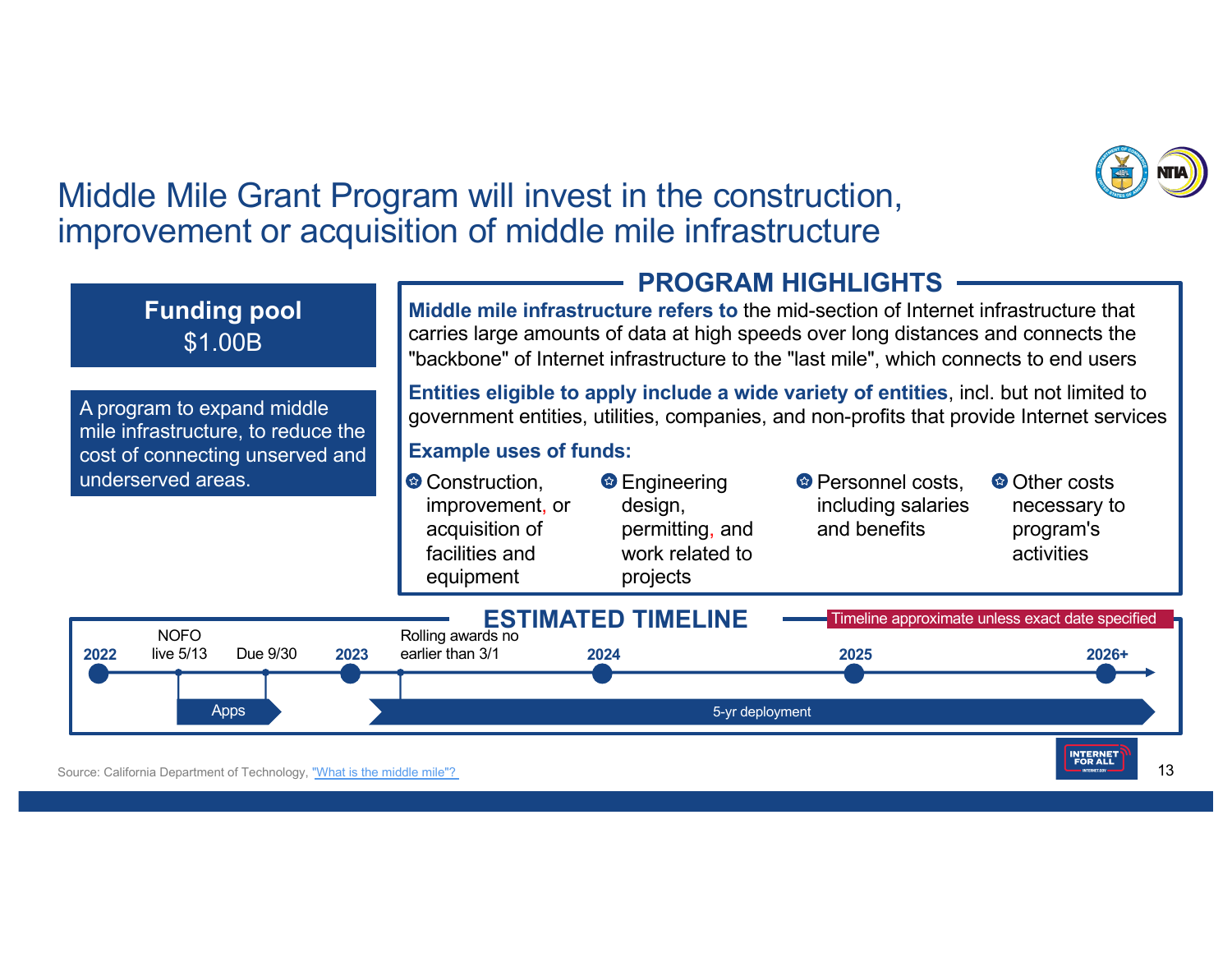

Illustrative, non-exhaustive

### There are many ways stakeholders may get involved in the programs

#### **Community anchor Telecom provider institution** • Benefit from BEAD funding for **Community orgs** • Apply to be a BEAD subgrantee or apply directly • Serve as a thought partner as faster Internet for Middle Mile • Apply for Digital Equity states design their outreach competitive grant • *Note: Telecom providers may*  strategies *include government owned*  • Advocate for community • Advocate for community *entities* interests across programs interests across programs  $\overline{\rm{H}}\overline{\rm{H}}$ **Tribal government Individual Local government** • Coordinate, consult, and • Collaborate with state to • Participate in digital skill and partner with states during develop Digital Equity plan literacy courses funded by BEAD planning and during BEAD planning programs • Apply for a Middle Mile, Tribal • Contact local reps for more • Apply for a Middle Mile or Broadband, or Digital Equity Digital Equity capacity and information capacity and competitive competitive grants **INTERNET**<br>FOR ALL grants 14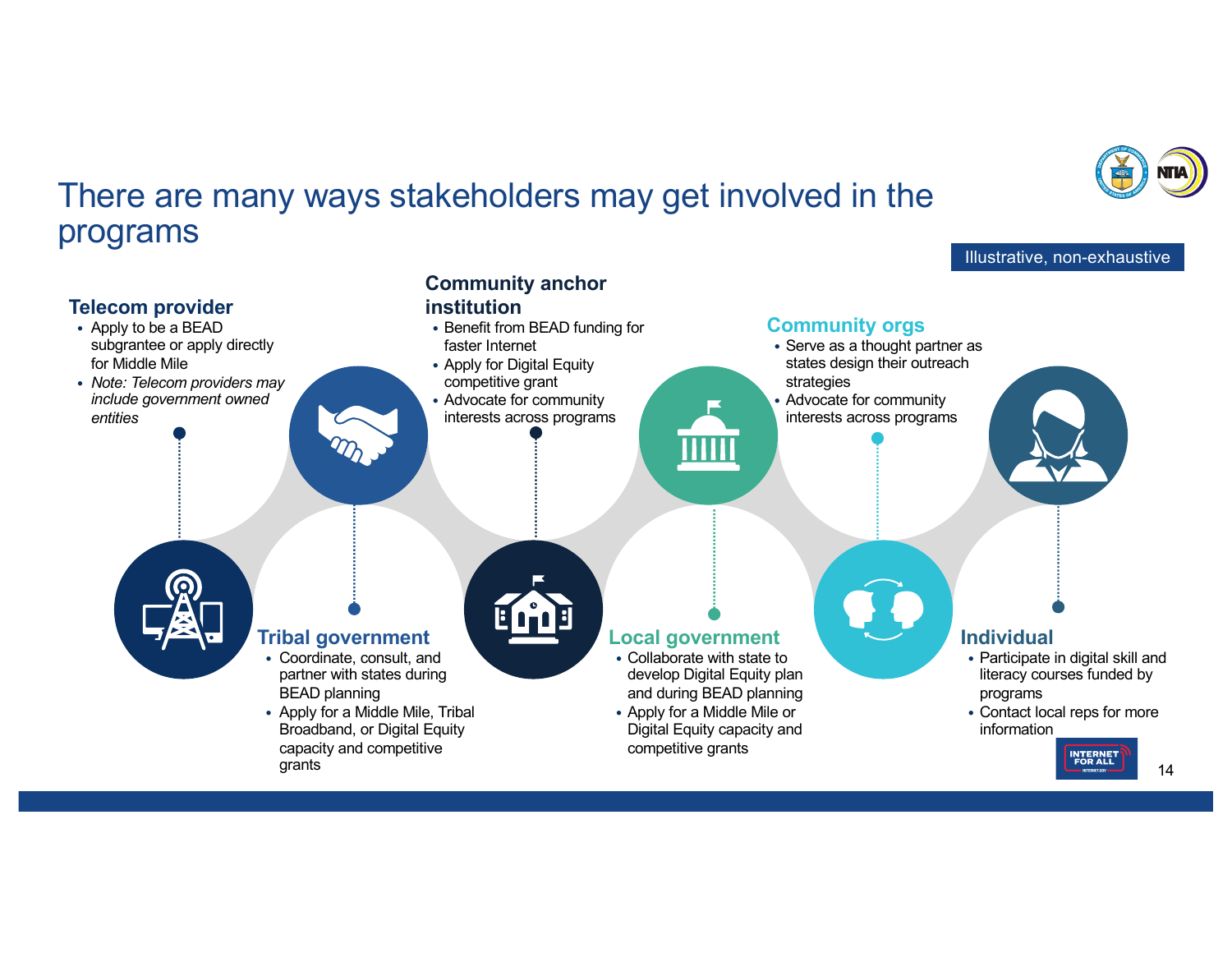

**Additional** resources about the programs

Visit the InternetForAll.gov for additional information on federal funding programs  $\left( 1 \right)$ 

Engage with your State or territory regarding their plans to improve high-speed Internet access 2

Submit questions to InternetForAll@ntia.gov 3

Attend future NTIA webinars, including programspecific application guidance webinars for applicants 4